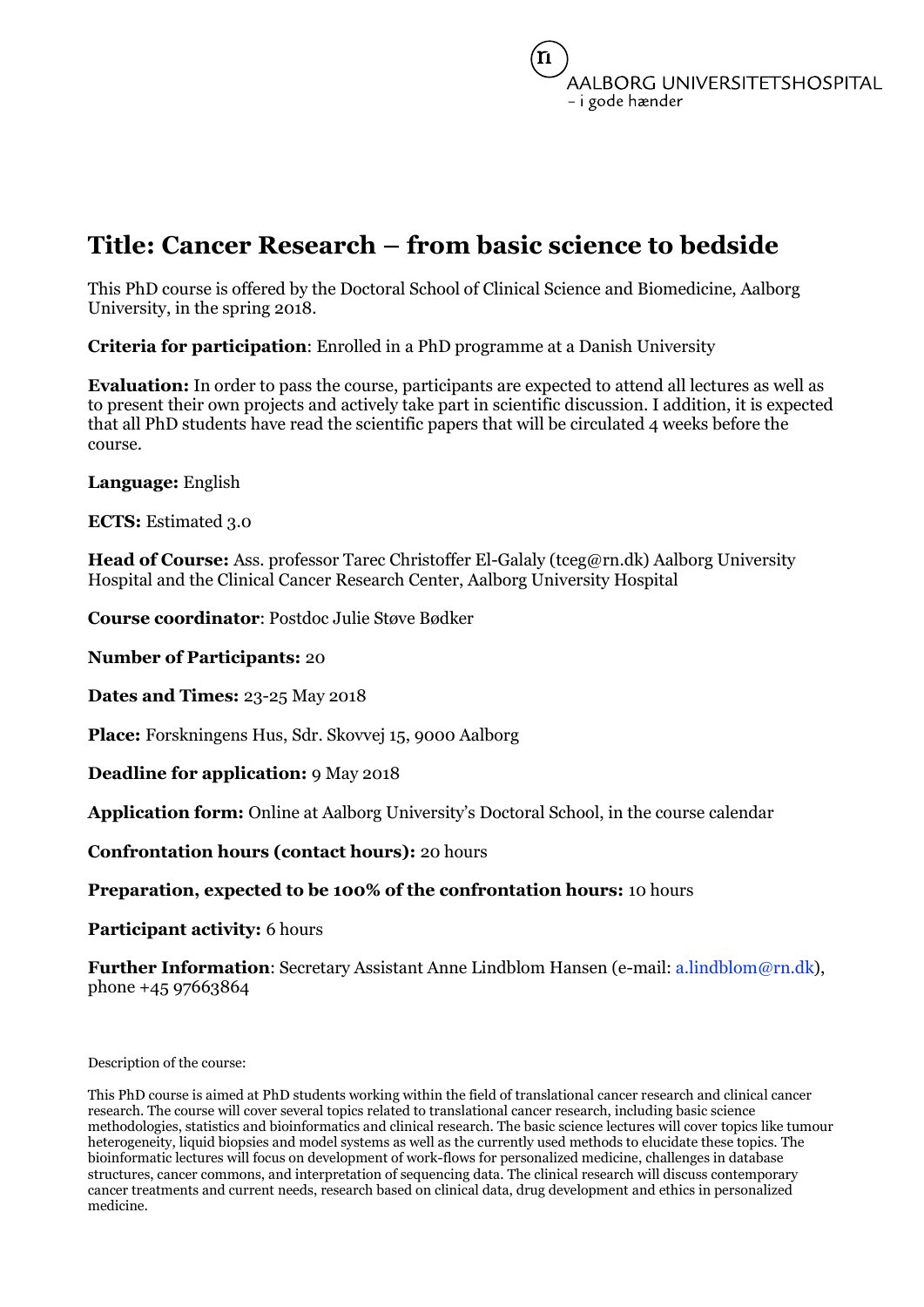$(n)$ /<br>AALBORG UNIVERSITETSHOSPITAL<br>– i gode hænder

# **Final Programme**

## **Wednesday 23 May 2018 Programme, day 1**

| <b>Time</b> | Lecture                                                                                             | <b>Organizer / Teacher</b>                                                                                                                     |
|-------------|-----------------------------------------------------------------------------------------------------|------------------------------------------------------------------------------------------------------------------------------------------------|
| 9:30        | <b>Welcome and coffee</b>                                                                           |                                                                                                                                                |
| 10:00-10:30 | Tumour heterogeneity                                                                                | Karen Dybkær                                                                                                                                   |
| 10:30-11:00 | Techniques to detect rare events and<br>follow clonal evolution (Sequencing)                        | Julie Støve Bødker/<br>Mads Sønderkær                                                                                                          |
| 11:00-12:00 | Colloquium on tumor heterogenity<br>Reading and discussion of predefined<br>questions on key paper  | Toward understanding and<br>exploiting tumor<br>heterogeneity. Alizadeh et al.<br>PMID: 26248267                                               |
| 12:00-13:00 | Lunch                                                                                               |                                                                                                                                                |
| 13:00-13:45 | <b>Liquid Biopsies</b>                                                                              | Claus Lindberg Andersen,<br>Professor, Colorectal Cancer<br>Research Group MOMA,<br><b>Aarhus University Hospital</b>                          |
| 13:45-14:45 | Colloquium on liquid biopsies<br>Reading and discussion of predefined<br>questions on key paper     | Clinical Implications of<br><b>Monitoring Circulating Tumor</b><br>DNA in Patients with<br>Colorectal Cancer. Schøler et<br>al. PMID: 28600478 |
| 14:45-15:15 | <b>Coffee break</b>                                                                                 |                                                                                                                                                |
| 15:15-16:00 | Model systems and functional analysis                                                               | Bo Porse, Professor, Finsen<br>Laboratory / Rigshospitalet,<br>University of Copenhagen                                                        |
| 16:00-17:00 | Colloquium on functional analysis<br>Reading and discussion of predefined<br>questions on key paper | EZH <sub>2</sub> is a potential<br>therapeutic target for<br>H3K27M-mutant pediatric<br>gliomas. Mohammad et al.<br>PMID: 28263309             |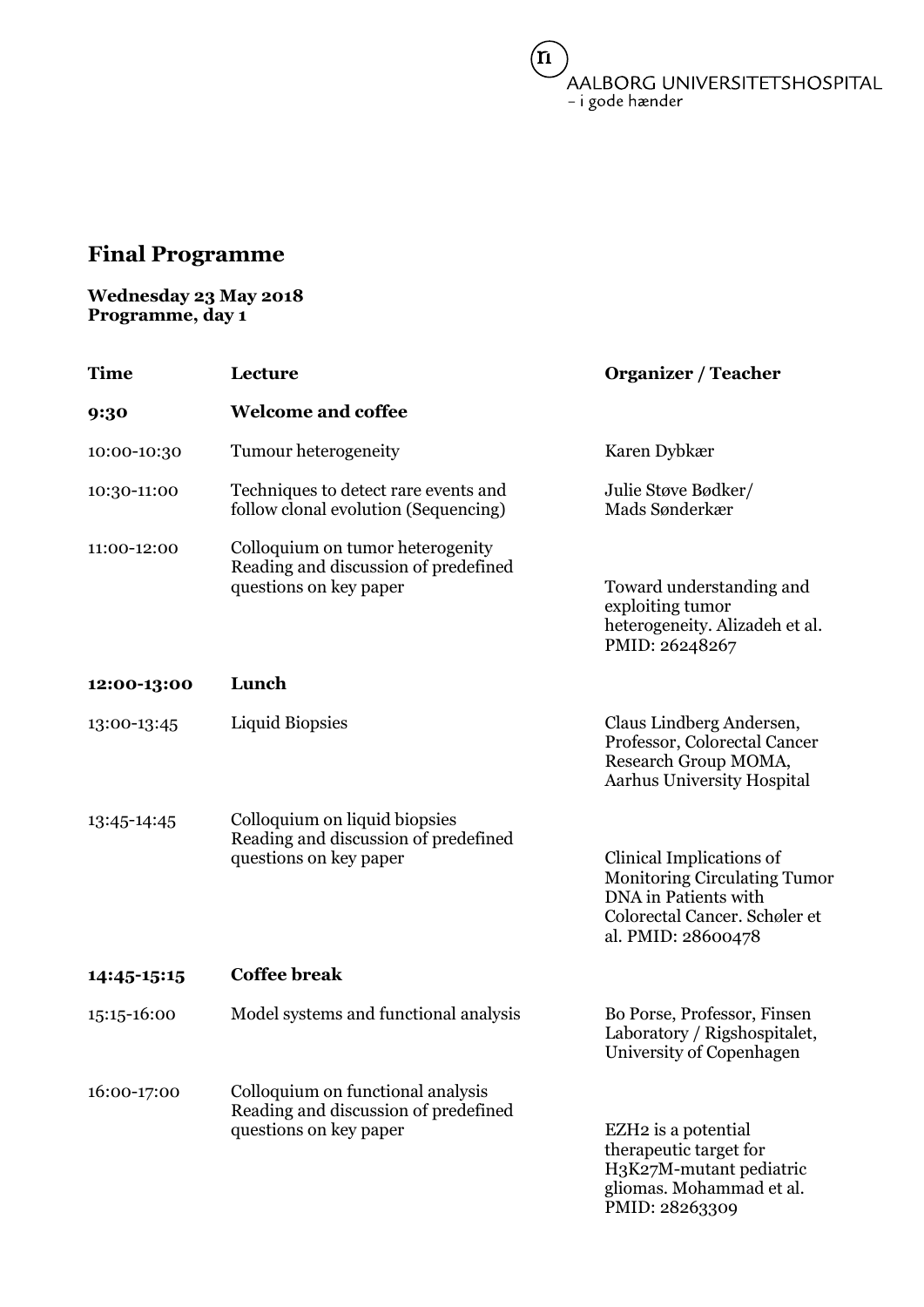$(n)$ /<br>AALBORG UNIVERSITETSHOSPITAL<br>– i gode hænder

### **Thursday 24 May 2018 Programme, day 2**

| Time            | Lecture                                                                             | <b>Organizer / Teacher</b>                                                                                                                |
|-----------------|-------------------------------------------------------------------------------------|-------------------------------------------------------------------------------------------------------------------------------------------|
| 8:00-8:30       | Most important thing I learned yesterday<br>- feedback from each course participant |                                                                                                                                           |
| 8:30-9:30       | Bioinformatics workflow for DNA<br>- and RNA-sequencing I                           | Mads Sønderkær/<br>Rasmus Froberg Brøndum                                                                                                 |
| 9:30-9:45       | <b>Coffee break</b>                                                                 |                                                                                                                                           |
| 9:45-10:45      | Bioinformatics workflow for DNA<br>- and RNA-sequencing II                          | Mads Sønderkær/<br>Rasmus Froberg Brøndum                                                                                                 |
| 10:45-11:45     | Excercise: Intepretation of a VCF file by QCI                                       | Mads Sønderkær/<br>Rasmus Froberg Brøndum                                                                                                 |
| 11:45-12:30     | Lunch                                                                               |                                                                                                                                           |
| 12:30-13:15     | Finding and Targeting the Genomic Alterations<br>which Drive Cancer Invasion        | Richard Simon, the National<br>Cancer Institute, USA,<br>former Chief of the<br><b>Computational and Systems</b><br><b>Biology Branch</b> |
| 13:15-14:00     | <b>Basket Clinical Trials in Oncology</b>                                           | Richard Simon, the National<br>Cancer Institute, USA                                                                                      |
| 14:00-14:30     | <b>Coffee break</b>                                                                 |                                                                                                                                           |
| 14:30-15:15     | <b>Biomarker Driven Clinical Trial Designs</b><br>in Oncology                       | Richard Simon, the National<br>Cancer Institute, USA                                                                                      |
| $15:15 - 17:15$ | Presentation of own PhD projects                                                    |                                                                                                                                           |